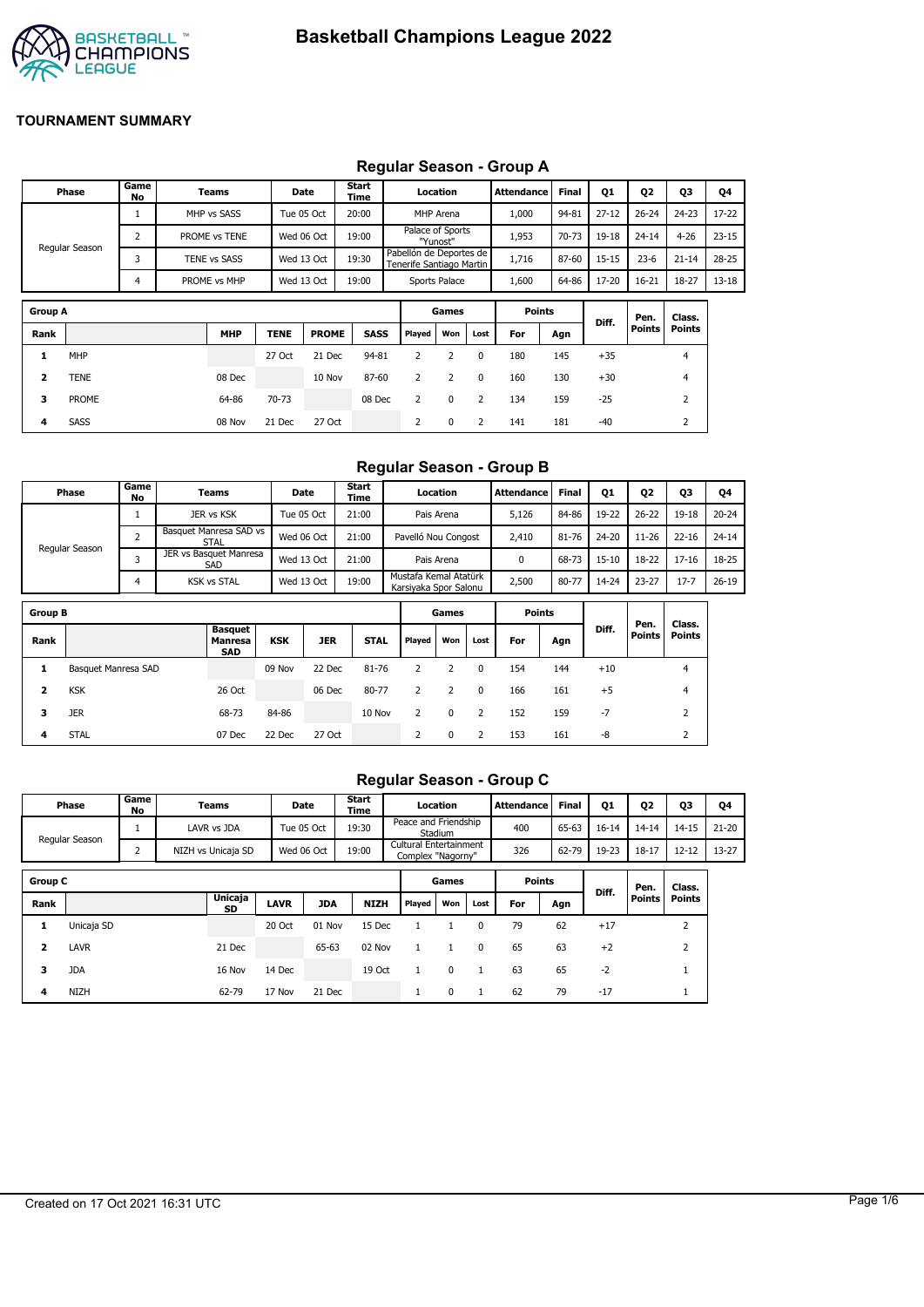

|                |                               |            |             |                                                             |             |            |               |              |              |              | Requiar Season - Group D |              |           |                |                  |           |
|----------------|-------------------------------|------------|-------------|-------------------------------------------------------------|-------------|------------|---------------|--------------|--------------|--------------|--------------------------|--------------|-----------|----------------|------------------|-----------|
|                | Phase                         | Game<br>No |             | Teams                                                       |             | Date       | Start<br>Time |              | Location     |              | <b>Attendance</b>        | <b>Final</b> | <b>Q1</b> | Q <sub>2</sub> | Q3               | Q4        |
|                | Regular Season                |            |             | Universo Treviso Basket<br><b>SSDRL vs RIGA</b>             |             | Tue 05 Oct | 20:30         | Palaverde    |              |              | 1,353                    | 91-85        | $23 - 22$ | 19-30          | $23 - 12$        | $26 - 21$ |
|                | $\overline{2}$                |            | SZOM vs AEK | Wed 06 Oct                                                  |             | 18:00      | Savaria Arena |              | 2,200        | 83-78        | 19-21                    | $19 - 14$    | 19-19     | $26 - 24$      |                  |           |
| <b>Group D</b> |                               |            |             |                                                             |             |            |               |              | Games        |              | <b>Points</b>            |              |           |                |                  |           |
| Rank           |                               |            |             | <b>Universo</b><br>Treviso<br><b>Basket</b><br><b>SSDRL</b> | <b>SZOM</b> | <b>AEK</b> | <b>RIGA</b>   | Played       | Won          | Lost         | For                      | Agn          | Diff.     | Pen.<br>Points | Class.<br>Points |           |
| 1              | Universo Treviso Basket SSDRL |            |             |                                                             | 03 Nov      | 22 Dec     | $91 - 85$     | $\mathbf{1}$ | 1            | $\mathbf{0}$ | 91                       | 85           | $+6$      |                | $\overline{2}$   |           |
| 2              | SZOM                          |            |             | 17 Nov                                                      |             | 83-78      | 22 Dec        | $\mathbf{1}$ | $\mathbf{1}$ | $\mathbf{0}$ | 83                       | 78           | $+5$      |                | $\overline{2}$   |           |
| 3              | AEK                           |            |             | 19 Oct                                                      | 14 Dec      |            | 15 Nov        | $\mathbf{1}$ | 0            | 1            | 78                       | 83           | $-5$      |                | $\mathbf{1}$     |           |
| 4              | <b>RIGA</b>                   |            |             | 14 Dec                                                      | 20 Oct      | 03 Nov     |               | л.           | 0            | $\mathbf{1}$ | 85                       | 91           | -6        |                | T                |           |

## **Regular Season - Group D**

#### **Regular Season - Group E**

| Phase          | Game<br>No | Teams               | <b>Date</b> | <b>Start</b><br>Time | Location                    | Attendance | <b>Final</b> | Q1        | Q <sub>2</sub> | Q3        | Q4        |
|----------------|------------|---------------------|-------------|----------------------|-----------------------------|------------|--------------|-----------|----------------|-----------|-----------|
|                |            | <b>IGOK vs PAOK</b> | Tue 05 Oct  | 18:30                | Sportska Dvorana<br>Laktaši | 700        | 68-64        | 19-12     | $7 - 20$       | $17 - 17$ | $25 - 15$ |
|                |            | <b>GALA vs NYMB</b> | Wed 06 Oct  | 21:00                | Sinan Erdem Arena           | 200،       | 101-85       | 23-26     | 29-22          | $23 - 19$ | $26 - 18$ |
| Regular Season |            | PAOK vs NYMB        | Tue 12 Oct  | 19:30                | PAOK Sports Arena           | 500ء       | 83-84        | $11 - 21$ | $24 - 19$      | $23 - 25$ | $25 - 19$ |
|                |            | IGOK vs GALA        | Wed 13 Oct  | 18:30                | Sportska Dvorana<br>Laktaši | 1,000      | 85-89        | 17-27     | $27 - 25$      | $23 - 16$ | 18-21     |

| <b>Group E</b> |             |             |             |             |             |        | Games |      | <b>Points</b> |     |       | Pen.          | Class.        |
|----------------|-------------|-------------|-------------|-------------|-------------|--------|-------|------|---------------|-----|-------|---------------|---------------|
| Rank           |             | <b>GALA</b> | <b>IGOK</b> | <b>NYMB</b> | <b>PAOK</b> | Played | Won   | Lost | For           | Agn | Diff. | <b>Points</b> | <b>Points</b> |
|                | <b>GALA</b> |             | 09 Nov      | 101-85      | 08 Dec      |        |       | 0    | 190           | 170 | $+20$ |               | 4             |
| 2              | IGOK        | 85-89       |             | 07 Dec      | 68-64       |        |       |      | 153           | 153 | $+0$  |               | 3             |
| 3              | <b>NYMB</b> | 22 Dec      | 26 Oct      |             | 09 Nov      |        |       |      | 169           | 184 | $-15$ |               | 3             |
| 4              | <b>PAOK</b> | 25 Oct      | 22 Dec      | 83-84       |             | 2      | 0     | 2    | 147           | 152 | -5    |               | ∠             |

#### **Regular Season - Group F**

|                | Phase          | Game<br>No | Teams               |             | Date        | Start<br>Time |                    | Location            |              | Attendance    | <b>Final</b> | <b>Q1</b> | 02            | Q3        | Q4        |
|----------------|----------------|------------|---------------------|-------------|-------------|---------------|--------------------|---------------------|--------------|---------------|--------------|-----------|---------------|-----------|-----------|
|                |                |            | TOFA vs OOST        |             | Tue 05 Oct  | 19:00         | Tofas Nilüfer Spor | Salonu              |              | 700           | $92 - 83$    | $29-16$   | $20 - 22$     | $27 - 22$ | $16 - 23$ |
|                |                | 2          | SIG vs KALE         |             | Wed 06 Oct  | 20:30         |                    | <b>Rhenus Sport</b> |              | 3,025         | 75-73        | 19-24     | $22 - 12$     | $17 - 17$ | 17-20     |
|                | Regular Season |            | OOST vs SIG         |             | Mon 11 Oct  | 20:00         |                    | Versluys   Dôme     |              | 901           | $77 - 83$    | $15 - 14$ | $23 - 25$     | 19-28     | $20 - 16$ |
|                | 4              |            | <b>TOFA vs KALE</b> |             | Tue 12 Oct  | 19:00         | Tofas Nilüfer Spor | Salonu              |              | 0             | 77-81        | $25 - 18$ | $15 - 22$     | 18-22     | 19-19     |
|                |                |            |                     |             |             |               |                    |                     |              |               |              |           |               |           |           |
| <b>Group F</b> |                |            |                     |             |             |               |                    | Games               |              | <b>Points</b> |              | Diff.     | Pen.          | Class.    |           |
| Rank           |                |            | <b>SIG</b>          | <b>KALE</b> | <b>TOFA</b> | <b>OOST</b>   | Played             | Won                 | Lost         | For           | Agn          |           | <b>Points</b> | Points    |           |
| 1              | SIG            |            |                     | $75 - 73$   | 26 Oct      | 21 Dec        | 2                  | 2                   | $\mathbf{0}$ | 158           | 150          | $+8$      |               | 4         |           |
| 2              | <b>KALE</b>    |            | 07 Dec              |             | 21 Dec      | 26 Oct        | 2                  | 1                   |              | 154           | 152          | $+2$      |               | 3         |           |
| 3              | <b>TOFA</b>    |            | 10 Nov              | 77-81       |             | $92 - 83$     | 2                  |                     |              | 169           | 164          | $+5$      |               | 3         |           |

**4** OOST 77-83 10 Nov 08 Dec 2 0 2 160 175 -15 2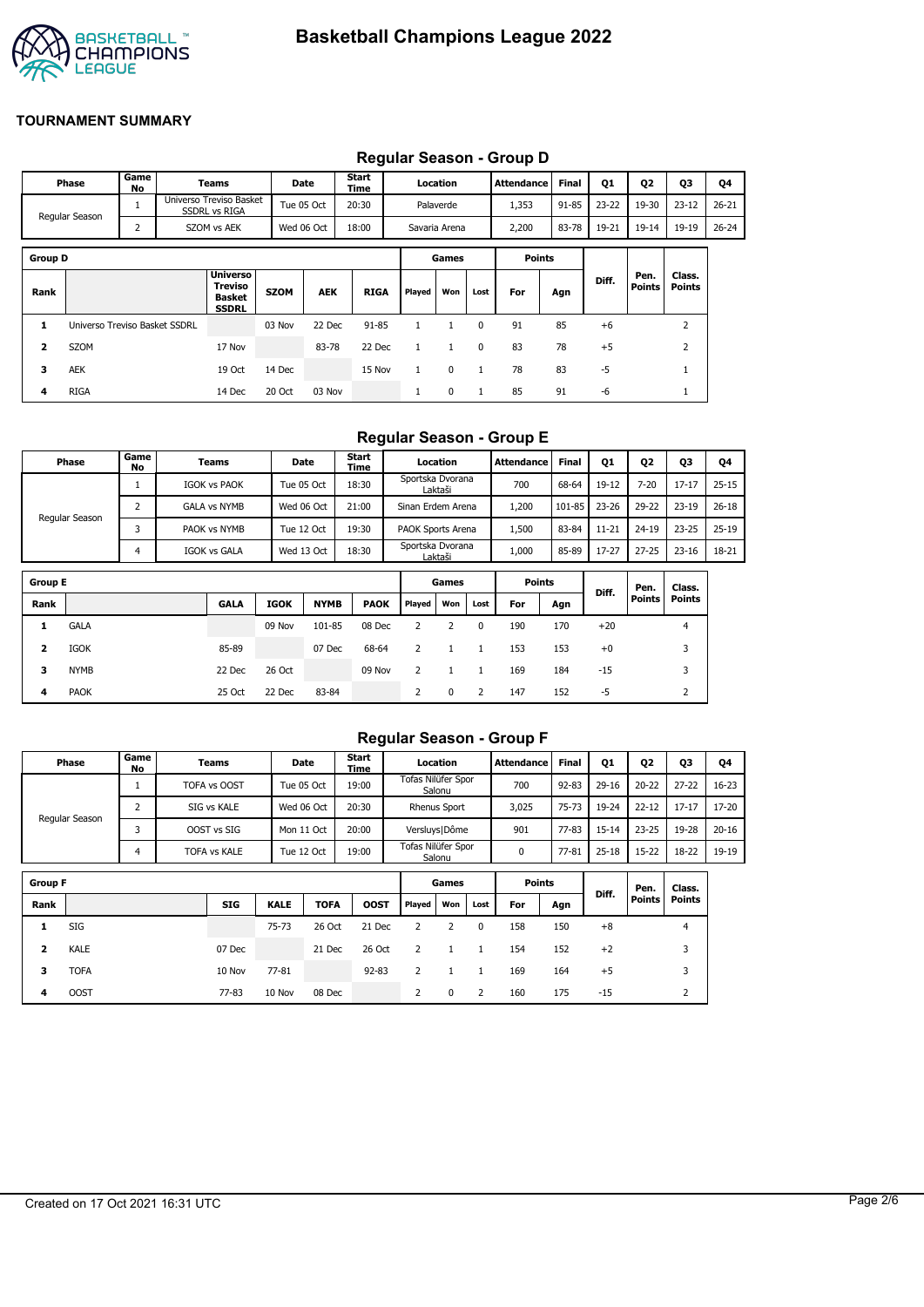

# **Regular Season - Group G**

|                |                     |            |                                                      |             |            |               |        |                                               |              | Regular Ocason - Oroup O |              |          |               |               |           |
|----------------|---------------------|------------|------------------------------------------------------|-------------|------------|---------------|--------|-----------------------------------------------|--------------|--------------------------|--------------|----------|---------------|---------------|-----------|
|                | Phase               | Game<br>No | Teams                                                |             | Date       | Start<br>Time |        | Location                                      |              | <b>Attendance</b>        | <b>Final</b> | Q1       | Q2            | <b>Q3</b>     | Q4        |
|                | 1<br>Regular Season |            | <b>BRIN vs HOLO</b>                                  |             | Wed 06 Oct |               |        | Palazzetto dello Sport<br>"Elio Pentassuglia" |              | 1,000                    | 61-88        | $9 - 29$ | $13 - 20$     | $17 - 21$     | $22 - 18$ |
|                |                     | 2          | 19:30<br>CLUJ vs DSK<br>Tue 05 Oct<br><b>BTarena</b> |             | 1,650      | 66-60         | 14-21  | $18 - 10$                                     | $21 - 16$    | $13 - 13$                |              |          |               |               |           |
|                |                     |            |                                                      |             |            |               |        |                                               |              |                          |              |          |               |               |           |
| <b>Group G</b> |                     |            |                                                      |             |            |               |        | Games                                         |              | <b>Points</b>            |              | Diff.    | Pen.          | Class.        |           |
| Rank           |                     |            | <b>HOLO</b>                                          | <b>CLUJ</b> | <b>DSK</b> | <b>BRIN</b>   | Played | Won                                           | Lost         | For                      | Agn          |          | <b>Points</b> | <b>Points</b> |           |
| 1              | <b>HOLO</b>         |            |                                                      | 03 Nov      | 15 Dec     | 22 Dec        |        |                                               | $\Omega$     | 88                       | 61           | $+27$    |               | 2             |           |
| 2              | <b>CLUJ</b>         |            | 17 Nov                                               |             | 66-60      | 15 Dec        |        |                                               | 0            | 66                       | 60           | $+6$     |               | 2             |           |
| 3              | <b>DSK</b>          |            | 20 Oct                                               | 22 Dec      |            | 03 Nov        |        | $\mathbf 0$                                   | $\mathbf{1}$ | 60                       | 66           | $-6$     |               |               |           |
| 4              | <b>BRIN</b>         |            | 61-88                                                | 18 Oct      | 16 Nov     |               |        | 0                                             | 1            | 61                       | 88           | $-27$    |               |               |           |

## **Regular Season - Group H**

|                | Phase          | Game<br>No | Teams                | Date         |             | <b>Start</b><br>Time |                                              | Location         |          | Attendance    | <b>Final</b> | Q1        | Q <sub>2</sub> | Q3            | Q4        |
|----------------|----------------|------------|----------------------|--------------|-------------|----------------------|----------------------------------------------|------------------|----------|---------------|--------------|-----------|----------------|---------------|-----------|
|                | Regular Season |            | <b>BURG vs BESIK</b> | Mon 04 Oct   |             | 20:30                | <b>Pabellon Multiusos</b><br>Coliseum Burgos |                  |          | 7,415         | 82-74        | $21 - 20$ | $23 - 23$      | $14 - 15$     | $24 - 16$ |
|                |                | 2          | OLDEN vs VILN        | Wed 06 Oct   |             | 20:00                |                                              | <b>EWE Arena</b> |          | 2,836         | 76-72        | $16 - 18$ | $21 - 20$      | $21 - 21$     | 18-13     |
| <b>Group H</b> |                |            |                      |              |             |                      |                                              | Games            |          | <b>Points</b> |              |           | Pen.           | Class.        |           |
| Rank           |                |            | <b>BURG</b>          | <b>OLDEN</b> | <b>VILN</b> | <b>BESIK</b>         | Played                                       | Won              | Lost     | For           | Agn          | Diff.     | Points         | <b>Points</b> |           |
| 1              | <b>BURG</b>    |            |                      | 02 Nov       | 21 Dec      | 82-74                |                                              |                  | $\Omega$ | 82            | 74           | $+8$      |                | 2             |           |
| $\overline{2}$ | <b>OLDEN</b>   |            | 17 Nov               |              | 76-72       | 19 Oct               |                                              |                  | $\Omega$ | 76            | 72           | $+4$      |                | 2             |           |
| з              | <b>VILN</b>    |            | 19 Oct               | 13 Dec       |             | 17 Nov               |                                              | $\Omega$         |          | 72            | 76           | $-4$      |                |               |           |
| 4              | <b>BESIK</b>   |            | 14 Dec               | 21 Dec       | 02 Nov      |                      | л.                                           | 0                |          | 74            | 82           | -8        |                | <b>T</b>      |           |

| Legend:    |                            |       |                     |                    |              |    |              |
|------------|----------------------------|-------|---------------------|--------------------|--------------|----|--------------|
| Class.     | <sup>∽เ</sup> assification | Diff. | <b>Difference</b>   | <b>DSQ</b><br>$ -$ | Disqualified | GP | Games played |
| <b>OTx</b> | Overtime                   | Qx    | <b>Quarter Time</b> | W/L                | Win/Loss     |    |              |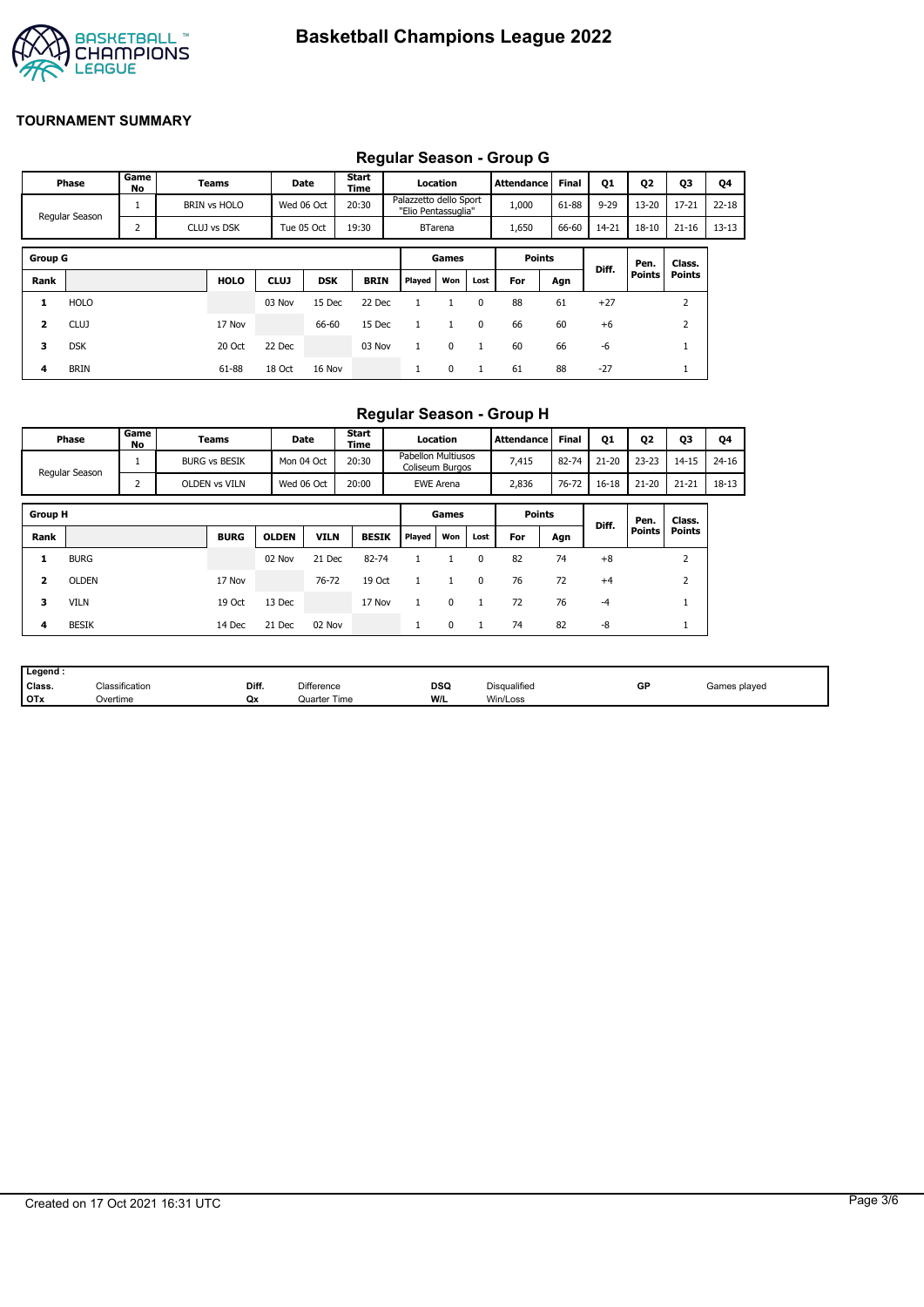

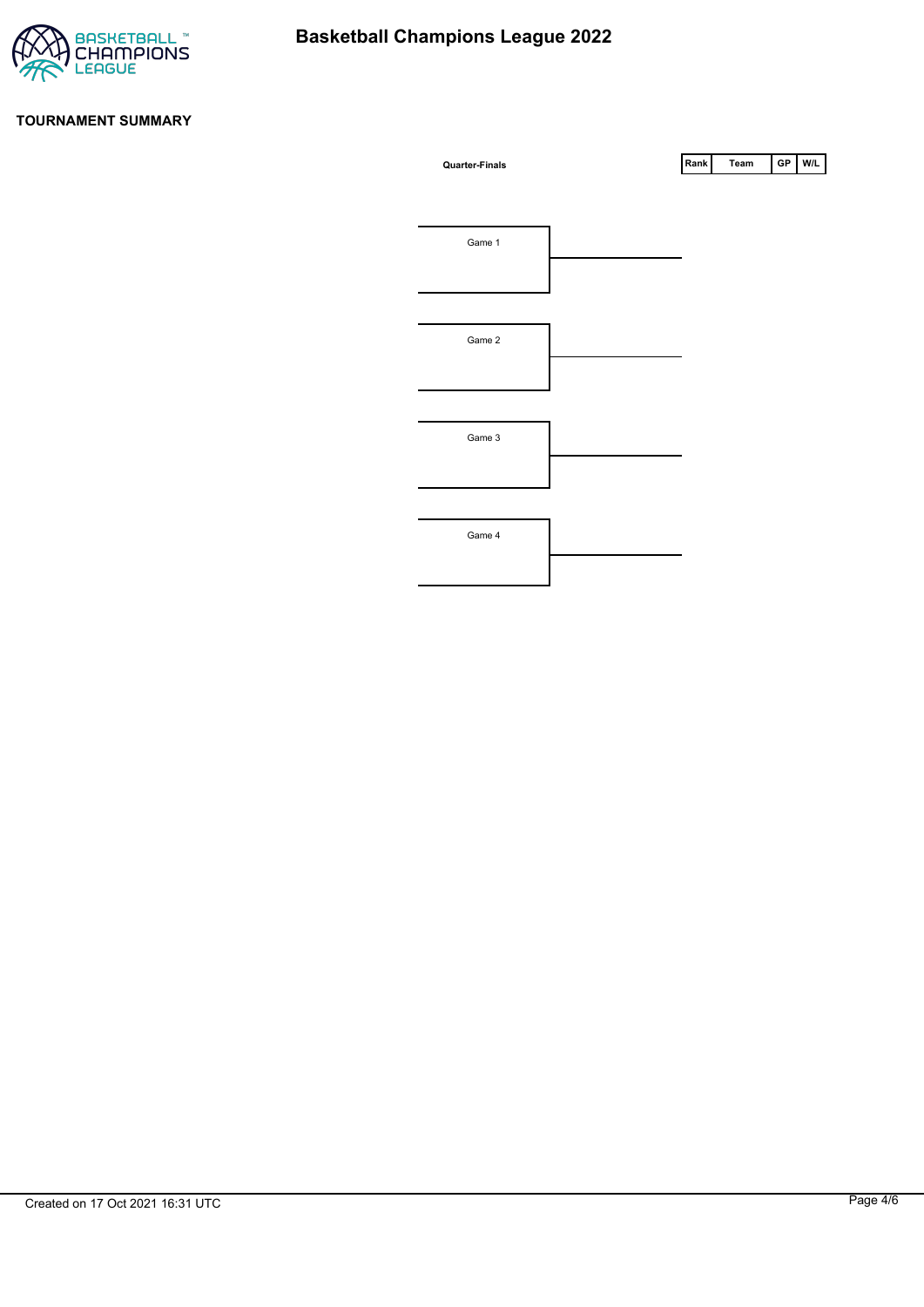

# **Basketball Champions League 2022**

#### **TOURNAMENT SUMMARY**

**Play-ins**

| Game 8 |  |
|--------|--|
|        |  |
|        |  |
| Game 7 |  |
|        |  |
|        |  |
| Game 6 |  |
|        |  |
|        |  |
| Game 5 |  |
|        |  |
|        |  |
| Game 4 |  |
|        |  |
|        |  |
| Game 3 |  |
|        |  |
|        |  |
| Game 2 |  |
|        |  |
|        |  |
| Game 1 |  |
|        |  |
|        |  |
|        |  |